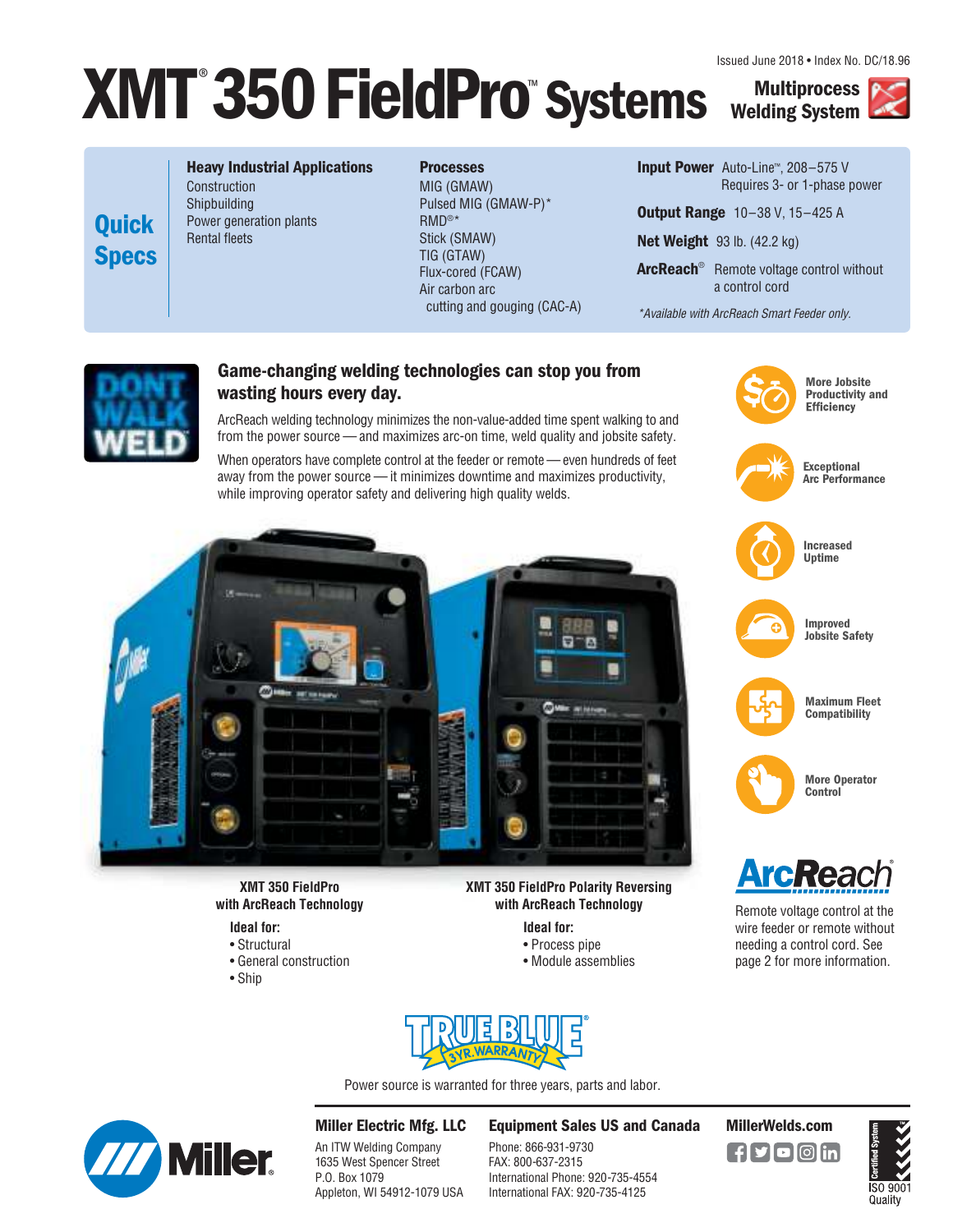# **XMT<sup>®</sup>350 FieldPro™ Systems Benefits**



More Jobsite

ArcReach® capabilities eliminate the time spent tracing weld cables hundreds of feet back to the power source because weld operators can make adjustments at the ArcReach wire feeder or remote.

**• Cable Length Compensation (CLC**™ **)** ensures that the voltage a weld operator sets is the voltage they get by automatically adjusting voltage based on weld cable length, even hundreds of feet away from the power source.



Arc Performance

XMT 350 Field Pro systems maximize weld quality, reduce training time and minimize weld defects even while using weld cables that are hundreds of feet long.

- **Common weld failures can be minimized**  with stick stops that are specifically programmed to eliminate arc strikes outside of the heat-affected zone.
- **Regulated Metal Deposition (RMD**®**) and pulsed MIG** are fully supported, enabling operators to use these advanced processes in the field for faster, more efficient welds.



XMT 350 FieldPro welders and ArcReach feeders and remotes have been extensively field-proven and deliver the performance you need with ruggedly constructed internal components and Wind Tunnel Technology™ .

**• No more expenses related to maintaining or replacing easily damaged control cords** because the weld cables are used to communicate weld parameters between the wire feeder and power source.



The chances of slip, trip or fall injuries are decreased because ArcReach technology allows weld operators to make parameter changes at the wire feeder/remote instead of having to travel through multistory and cluttered jobsites back to the power source.



Maximum Fleet **Compatibility** 

Maximize fleet compatibility and get the benefits of ArcReach when you pair XMT 350 FieldPro welders and ArcReach feeders with other ArcReach compatible products.

More Operator Control

More control for weld operators with quick, easy adjustments at the wire feeder/remote.

- **Weld operators can Adjust While Welding (AWW**™ **)** to change weld parameters while the arc is on.
- **Inadvertent parameter changes by other jobsite workers can be easily avoided** because connecting an ArcReach accessory from the power source automatically locks out the power source's panel controls.
- **Return to a previous weld process faster** because the power source is restored to its previous settings once the ArcReach accessory is removed.
- **Decrease the chance of an incorrect weld process being used** because Auto-Process Select™ automatically sets the power source to the correct weld process based on the polarity applied to the weld accessory.



#### Remote control of the power source without a control cord.

ArcReach technology uses the existing weld cable to communicate welding control information between the feeder or remote and power source. This technology eliminates the need for control cords, and their associated problems and costs.



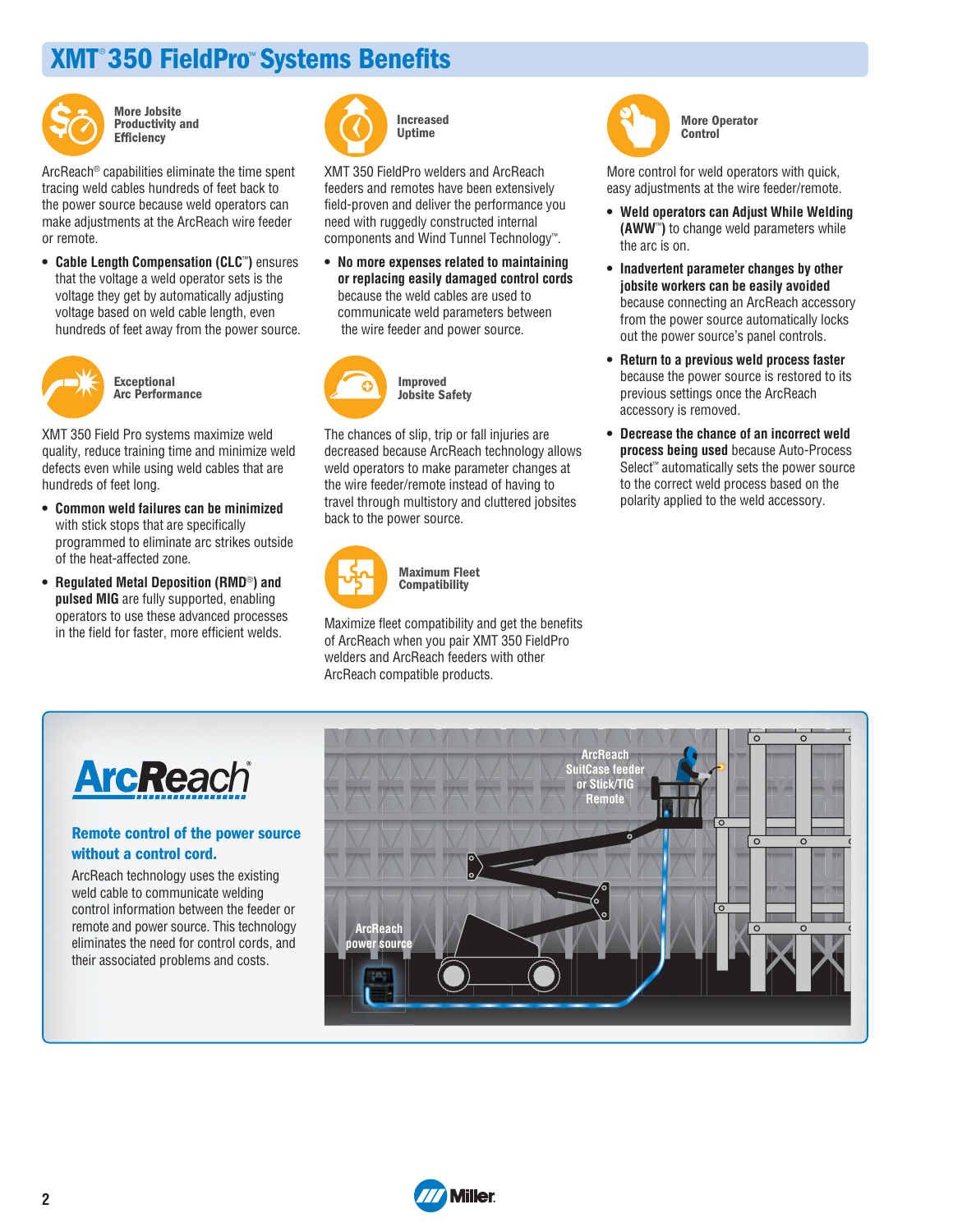# **XMT<sup>®</sup>350 FieldPro™ Series Features**



 $\mathsf{\subseteq}$  For portability and reliability, Auto-Line

allows for any input voltage hookup (208–575 V, single- or three-phase) with no manual linking, providing convenience in any job setting. Ideal solution for dirty or unreliable input power.

#### **Cable Length Compensation (CLC**™ **)**

makes proper setup of weld parameters faster; automatically adjusting voltage based on weld cable length. This ensures that the voltage a welder operator sets is the voltage they get.

**Adjust While Welding (AWW**™ **)** allows operators to make precise adjustments even while a weld bead is being laid, which allows parameters to be changed while the arc is on.

**RMD**® **and pulsed welding** without control cords up to 200 feet away from the power source with the ArcReach® Smart Feeder.

**Auto-Bind** automatically establishes an exclusive communication between the power source and the wire feeder, using the existing weld cables upon system power up.

**Wind Tunnel Technology.™** Internal air flow that protects electrical components and PC boards from dirt, dust and debris… greatly improving reliability.

**Fan-On-Demand**™ cooling system operates only when needed, reducing noise, energy use and the amount of contaminants pulled through machine.

**Lightweight aerospace-grade aluminum case** offers protection with the benefit of reduced weight.

**New durability standard for field construction.** Designed and built to withstand the harshest field environments.

**Dinse- or Tweco**®**-style weld disconnects** provide high-quality weld cable connections. Note: Two Dinse-style connectors are supplied with each Dinse machine. Tweco cable connectors are not supplied with the unit and must be order separately.

**Jobsite mobility is made easy** with a small, compact design and Auto-Line technology.

**Process selector switch** reduces the number of control setup combinations without reducing any features.

**Adaptive Hot Start**™ makes starting stick electrodes easy without creating an inclusion.

**Infinite arc control** available in the stick and wire modes for easier fine tuning of tough-toweld materials and out-of-position applications.

**Lift-Arc**™ provides arc starting that minimizes contamination of the electrode and without the use of high-frequency.

**True multiprocess system** provides conventional stick, TIG, FCAW, and MIG welding as well as the advanced technologies of RMD and pulse.

**Fleet compatibility.** ArcReach-equipped power sources and wire feeders work with non-ArcReach equipment; however, the complete ArcReach benefit is only realized with the ArcReach system.

### XMT<sup>®</sup>350 FieldPro<sup>™</sup> Specifications (Subject to change without notice.)

 $C_{\text{cv}}$  DC 3 1

| <b>Input Power</b> | Voltage<br>Range in<br><b>CV Mode</b> | Amperage<br>Range in<br><b>CC Mode</b> | <b>Rated Output</b>                |      |      |      | Amps Input at Rated Load Output, 60 Hz<br>208 V 230 V 400 V 460 V 575 V KVA KW |      |           | Max. Open-<br><b>Circuit</b><br><b>Voltage</b> | <b>Dimensions</b>                          | Net<br>Weight                 |
|--------------------|---------------------------------------|----------------------------------------|------------------------------------|------|------|------|--------------------------------------------------------------------------------|------|-----------|------------------------------------------------|--------------------------------------------|-------------------------------|
| Three-phase        | $10 - 38$ V                           | $5 - 425$ A                            | 350 A at 34 VDC.<br>60% duty cycle | 40.4 | 36.1 | 20.6 | 17.8                                                                           | 14.1 | 14.2 13.6 | 75 VDC                                         | H: 17 in. (432 mm)<br>W: 12.5 in. (318 mm) | 93 lb.<br>$(42.2 \text{ kg})$ |
| Single-phase       | $10 - 38$ V                           | $5 - 425$ A                            | 300 A at 32 VDC.<br>60% duty cycle | 60.8 | 54.6 | 29.7 | 24.5                                                                           | 19.9 | 11.7 11.2 |                                                | D: $24$ in. $(610$ mm)                     |                               |

Certified by Canadian Standards Association to both the Canadian and U.S. Standards.

# Performance Data



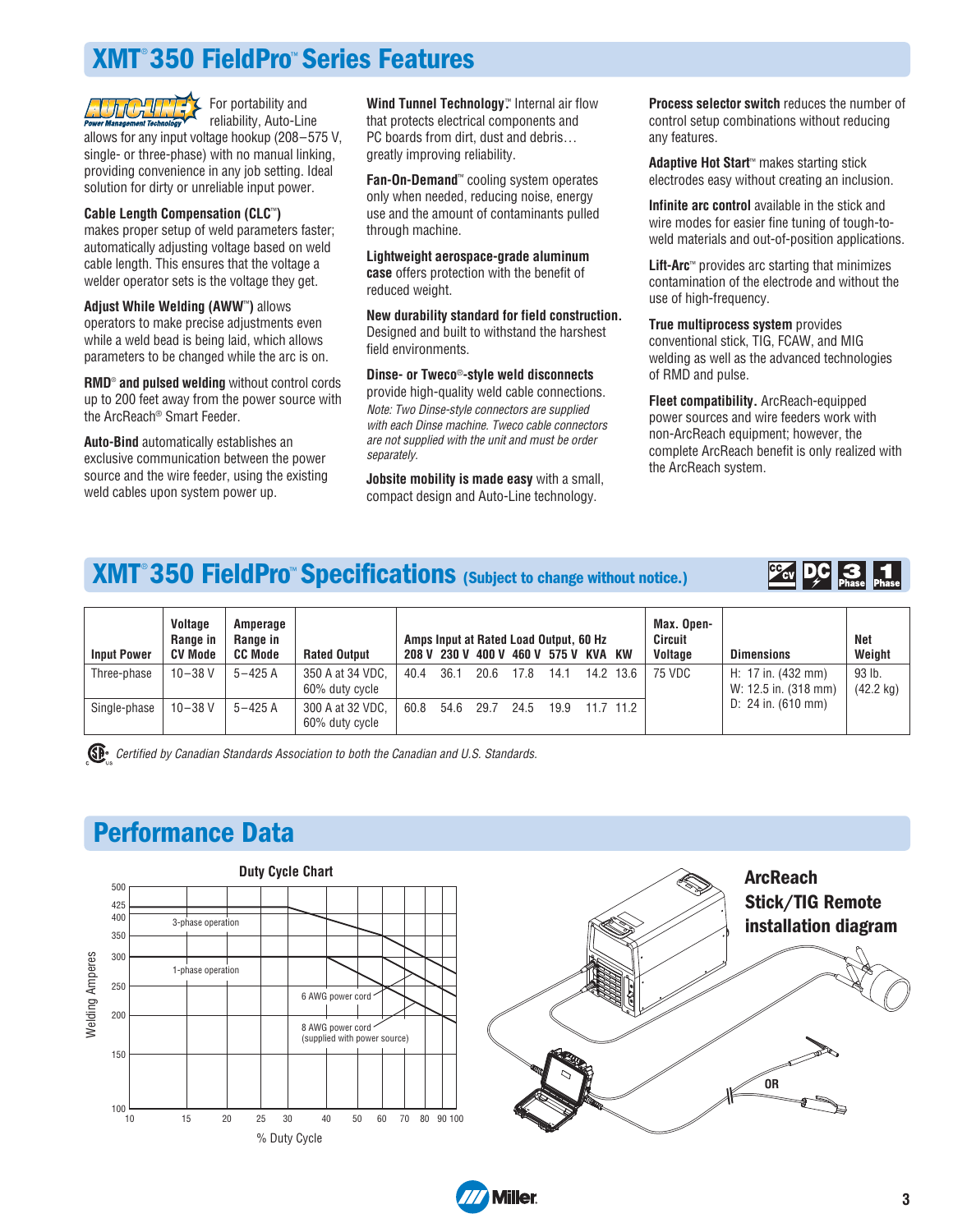## **XMT<sup>®</sup> 350 FieldPro™ Features**





**Remote in use indicator** provides convenient feedback indicating an ArcReach® wire feeder is controlling the power source. While under ArcReach control, process and voltage/ amperage adjustments are locked out, preventing accidental changes by personnel other than the welding operator.



**LED process indicator.** Front panel process selections are illuminated with an LED that identifies the active process. This enables the selected weld process to be seen at a distance from the power source. Includes carbon arc gouging mode for enhanced arc stability and control, and two stick modes (EXX10 and EXX18) designed to reduce spatter and enhance arc starts.

**Auto Remote Sense™ enables unit to auto**matically use remote control if connected to remote control receptacle.

**14-pin receptacle** has the flexibility to be used with spool guns, feeders, and remote controls.



**ArcReach Stick/TIG Remote**

**Portable and lightweight,** the ArcReach® Stick/TIG Remote paired with an XMT 350 FieldPro power source allows you to change weld settings at your work area, saving a trip to the power supply. No extra control cord to purchase, maintain, string or unstring saving time and money.

### **XMT<sup>®</sup> 350 FieldPro™ Polarity Reversing Features**



#### **XMT 350 FieldPro Polarity Reversing**

**Easy to use.** The XMT 350 FieldPro Polarity Reversing power source is streamlined and simplified to reduce setup time and potential weld defects. Pushbutton process changeover eliminates the need for swapping cables. The robust design will withstand harsh environments common in the field.

**Superior arc performance.** The optimized stick and TIG performance specifically meets the needs of open root pipe welding and helps reduce training time and increases quality. Starts maintain root opening and prepared edge and stops limit arc marks outside of the heat-affected zone.

- 1 **STICK** TIG  $\mathfrak{p}$ 3 4
	- **1.** Stick Process Selection Button
	- **2.** Amperage Output Adjustment
	- **3.** Stick Electrode Type Selection
	- **4.** Polarity Indicators
	- **5.** Digital Meter
	- **6.** TIG Process Selection Button
	- **7.** In Use Indicator
	- **8.** Remote Indicators



#### **ArcReach Stick/TIG Remote Polarity Reversing**

**Complete remote control.** The ArcReach® Stick/TIG Remote Polarity Reversing provides all the same functionality of the XMT 350 FieldPro Polarity Reversing hundreds of feet from the power source, including process changeover, and amperage adjustment with no special cables. Connect the ArcReach Stick/TIG Remote Polarity Reversing in line with the electrode holder or TIG torch with standard welding cables and have complete remote control.

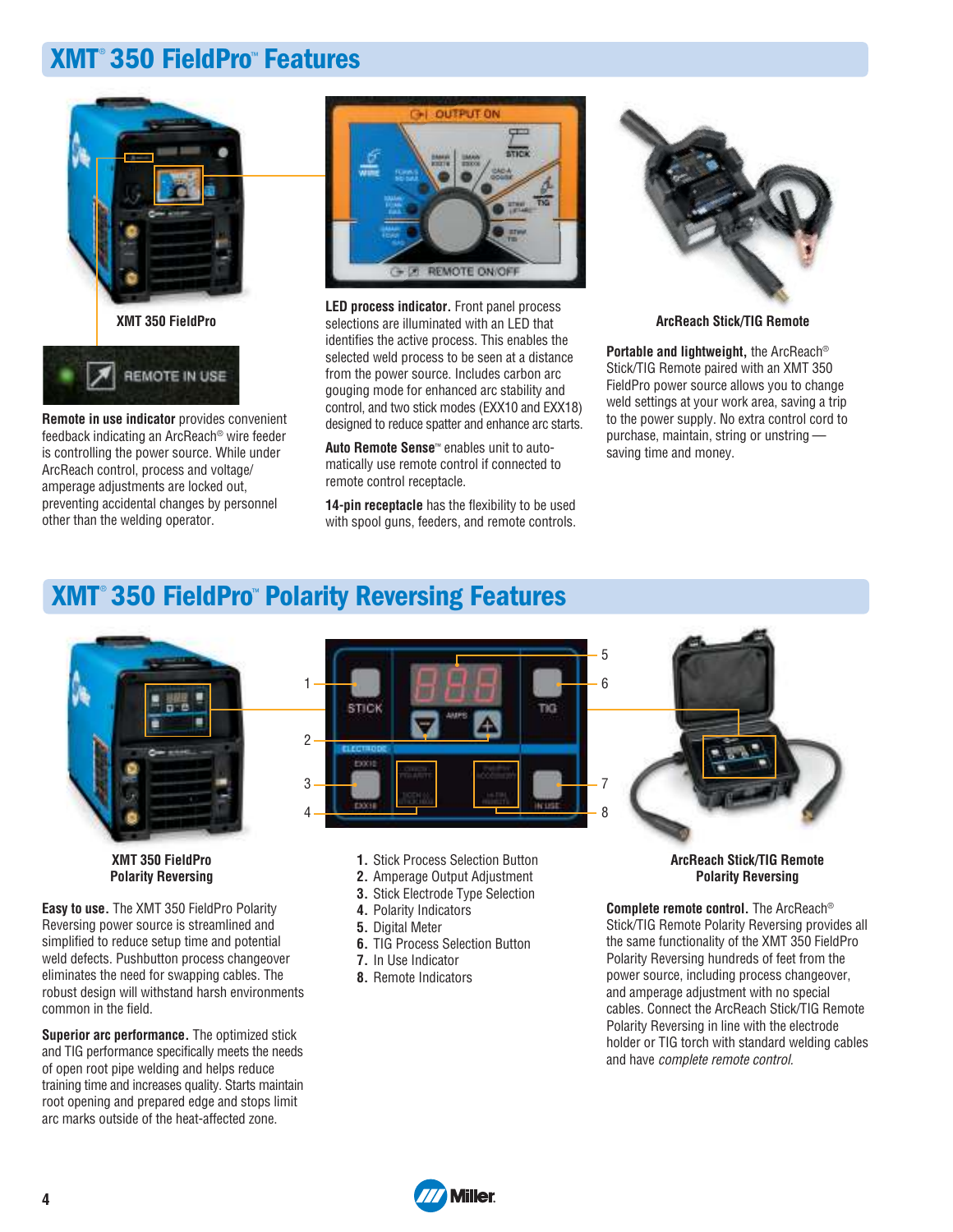# ArcReach® SuitCase® 8 and 12 Features

#### **Setting the standard for performance.**

Heavy-duty drive motor with tachometer control provides wire feed speed that is accurate and consistent from the start of the weld to the finish and from one weld to the next, which provides consistent arc quality. Front panel has trigger hold, wire jog, and gas purge for easy operator access. Wide voltage range for small and large wires with no contactor chatter or arc outages.

**Set volts and wire feed speed remotely.** The simple interface on the feeder allows operators to adjust parameters at the point of use with no control cords.



**Easy process changeover.** Simply connect the ArcReach SuitCase feeder to your weld lead and you are ready to go. The power source automatically switches settings to run conventional wire processes.

**Easy solution for traditional wire process.** Add the flux-cored capability of the XMT 350 FieldPro™ for fill and cap passes for increased productivity.

**Durable design reduces downtime.** Impactresistant case and the elimination of feeder control cords provides a solid solution to last in harsh environments.

# ArcReach® SuitCase® 12 Control Panel



- **1.** Polarity Indicators
- **2.** Voltage Control
- **3.** Power Control Switch
- **4.** Voltmeter **5.** Cable Length Compensation (CLC) Indicator
- **6.** Wire Speed/ Amperage Meter
- **7.** Wire Speed Control
- **8.** Soft Start Switch
- **9.** CC/CV Switch
- **10.** Trigger Hold Switch
- **11.** Jog/Purge Switch



# ArcReach® SuitCase® Specifications (Subject to change without notice.)



| <b>Model</b> | <b>Input Power</b>                         | <b>Input Welding</b><br><b>Circuit Rating</b> | <b>Wire Feed Speed</b>                                          | Wire Type and Diameter Capacity                                                                                | Max. Spool<br><b>Size Capacity</b>          | <b>Dimensions</b>                                                             | Net<br>Weight                   |
|--------------|--------------------------------------------|-----------------------------------------------|-----------------------------------------------------------------|----------------------------------------------------------------------------------------------------------------|---------------------------------------------|-------------------------------------------------------------------------------|---------------------------------|
|              | Operates on<br>open-circuit<br>voltage and | 330 A at<br>60% duty cycle                    | $50 - 780$ ipm<br>$(1.3 - 19.8 \text{ m/min.})$<br>dependent on | <b>Solid wire:</b> $.023 - .052$ in. $(0.6 - 1.4$ mm)<br><b>Flux-cored:</b> $.030 - 5/64$ in. $(0.8 - 2.0$ mm) | 8 in. (203 mm)<br>14 lb. $(6.4 \text{ kg})$ | H: 12.75 in. (324 mm)<br>W: 7.25 in. (184 mm)<br>D: 18 in. $(457 \text{ mm})$ | 28 lb.<br>$(13 \text{ kg})$     |
| 12           | arc voltage:<br>14-48 VDC/<br>110 max. OCV | 425 A at<br>60% duty cycle                    | arc voltage                                                     | <b>Solid wire:</b> $.023 - .052$ in. $(0.6 - 1.4$ mm)<br><b>Flux-cored:</b> $.030 - 5/64$ in. $(0.8 - 2.0$ mm) | 12 in. (305 mm)<br>45 lb. (20 kg)           | H: 15.5 in. (394 mm)<br>W: 9 in. (229 mm)<br>D: 21 in. (533 mm)               | $35$ lb.<br>$(15.9 \text{ kg})$ |

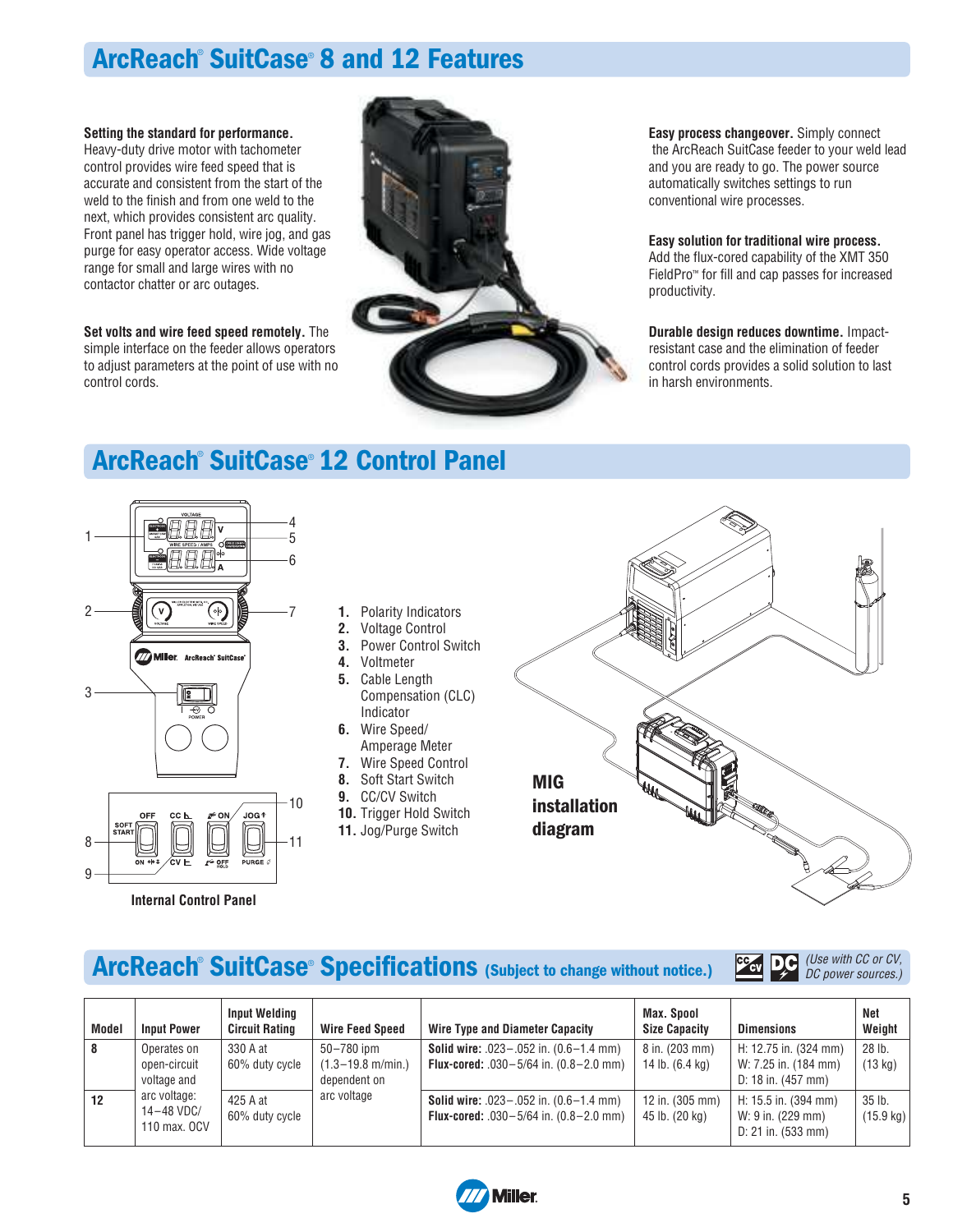# ArcReach® Smart Feeder Features

**ArcReach Smart Feeder delivers excellent RMD**® **and pulsed MIG welding** up to 200 feet away from the power source with no control cords — twice the distance previously possible. RMD and pulsed MIG processes also help reduce weld failures and eliminate backing gas on some stainless and chrome-moly applications.

**Easy process changeover.** Simply connect the ArcReach Smart Feeder to your leads and you are ready to go. All controls automatically shift to the ArcReach Smart Feeder.



**Synergic processes.** RMD and pulsed MIG welding permits procedures with one wire and one gas to eliminate process switch-over time.

**Durable design reduces downtime.** Impactresistant case and the elimination of feeder control cords provide a solid solution to last in harsh environments.

# ArcReach® Smart Feeder Control Panel



- **1.** In-Use Button and Indicator
- **2.** Arc Length/Volts Display and Indicators
- **3.** Arc Length/Volts Decrease and Increase Buttons
- **4.** Purge Button
- **5.** MIG Type Select Button and Indicator
- **6.** Trigger Hold On/Off Button
- **7.** Jog Button
- **8.** Amps/Wire Feed Speed Display and Indicators
- **9.** Amps/Wire Feed Speed Decrease and Increase Buttons
- **10.** Memory Select Button and Location Indicator
- **11.** Trigger Select On/Off Button
- **12.** Memory Card Button
- **13.** Memory Card Load Button
- **14.** Memory Select Button and Location Indicator
- **15.** Wire Diameter Select Button and Indicator
- **16.** Jog Button
- **17.** Purge Button
- **18.** Wire Type Select Button and Indicator
- **19.** MIG Type Select Button and Indicator
- **20.** Gas Type Select Button and Indicator

**Internal Control Panel**

### ArcReach<sup>®</sup> Smart Feeder Specifications (Subject to change without notice.)

**DC** (Use with ArcReachcccv equipped power sources.)

| <b>Input Power</b>                                                              | <b>Input Welding</b><br><b>Circuit Rating</b> | <b>Wire Feed Speed</b>                                               | <b>Wire Diameter Capacity</b>      | Max. Spool<br><b>Size Capacity</b> | <b>Dimensions</b>                                                | Net<br>Weight               |
|---------------------------------------------------------------------------------|-----------------------------------------------|----------------------------------------------------------------------|------------------------------------|------------------------------------|------------------------------------------------------------------|-----------------------------|
| Operates on open-circuit<br>voltage and arc voltage:<br>14-48 VDC/110 max, OCV* | 275 A at<br>60% duty cycle                    | $50 - 500$ ipm<br>$(1.3 - 12.7)$ m/min.)<br>dependent on arc voltage | $.035 - .045$ in. $(0.9 - 1.1$ mm) | 12 in. (305 mm),<br>33 lb. (15 kg) | H: 18 in. (457 mm)<br>W: 13 in. (330 mm)<br>D: 21.5 in. (546 mm) | 50 lb.<br>$(23 \text{ kg})$ |

\*Welding with the ArcReach Smart Feeder requires the XMT 350 FieldPro to be hooked up to three-phase power.

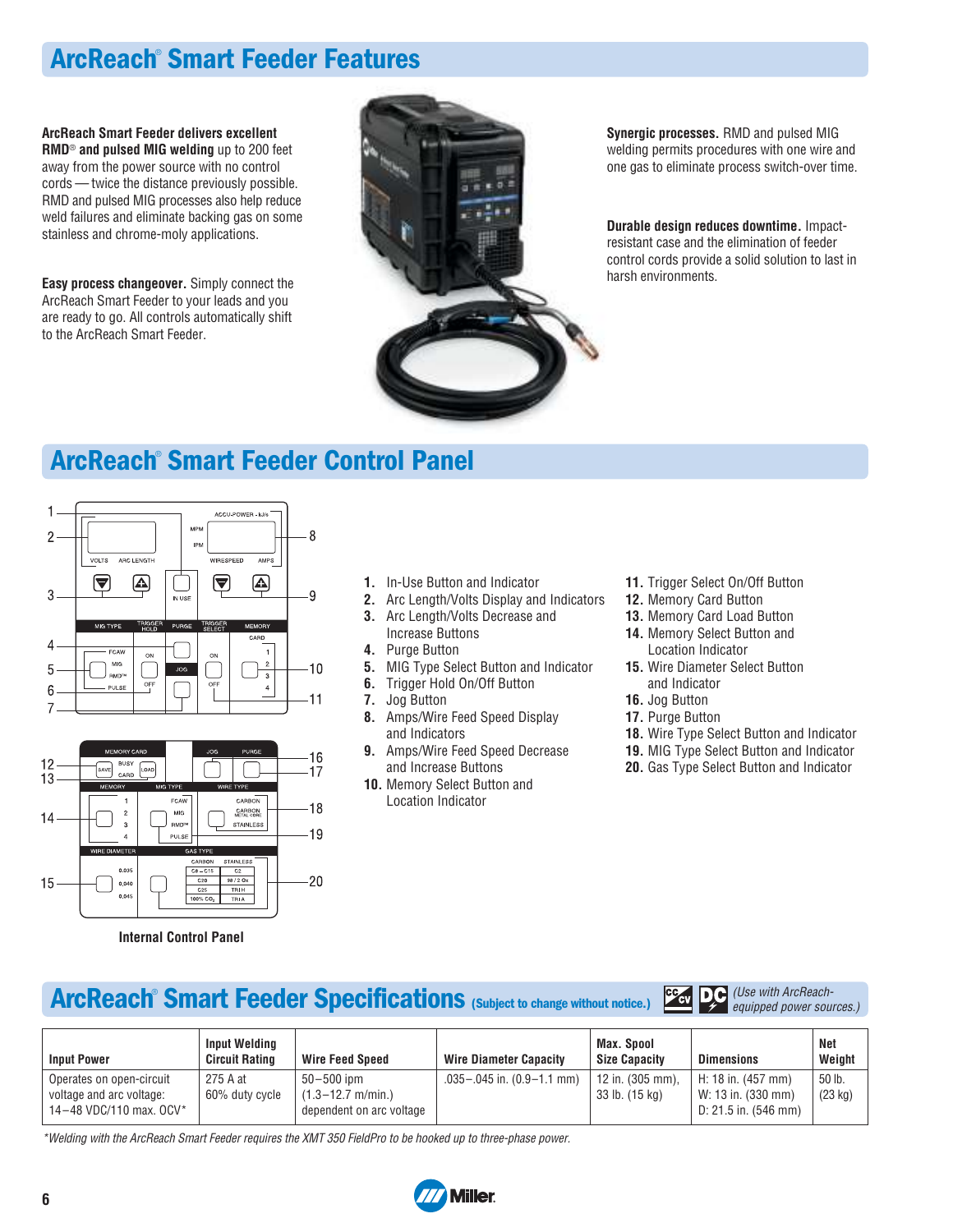# XMT<sup>®</sup> 350 FieldPro™ and XMT® 350 FieldPro™ Polarity Reversing Packages

#### Stick/TIG system

- **951736** With XMT 350 FieldPro power source and ArcReach® Stick/TIG Remote
- **951737** With XMT 350 FieldPro Polarity Reversing power source and ArcReach® Stick/TIG Remote Polarity Reversing
- Remotely change process
- Set actual amperage

#### **Additional features of XMT 350 FieldPro Polarity Reversing power source system**

- Remotely change polarity
- No need to swap weld cables
- Detects improper connection





#### MIG/flux-cored system

- **951734** With XMT 350 FieldPro power source
- **951735** With XMT 350 FieldPro Polarity Reversing power source

MIG/flux-cored system includes power source, ArcReach® SuitCase 12 feeder with drive rolls and Bernard™ BTB Gun 300 A.

- No feeder control cords
- Eliminates trips back to power source
- Total remote control
- Automatically changes to CV output when feeder is connected





#### RMD®/pulse system

- **951738** With XMT 350 FieldPro power source
- **951739** With XMT 350 FieldPro Polarity Reversing power source

RMD/pulse system includes power source, ArcReach® Smart Feeder with drive rolls and Bernard™ PipeWorx 300-15 MIG gun.

- Offers traditional MIG and flux-cored processes, as well as advanced RMD and pulse programs.
- Weld up to 200 feet away from the power source with no special cables
- Save welding parameters for later use on SD memory card
- Complete remote control at the weld joint